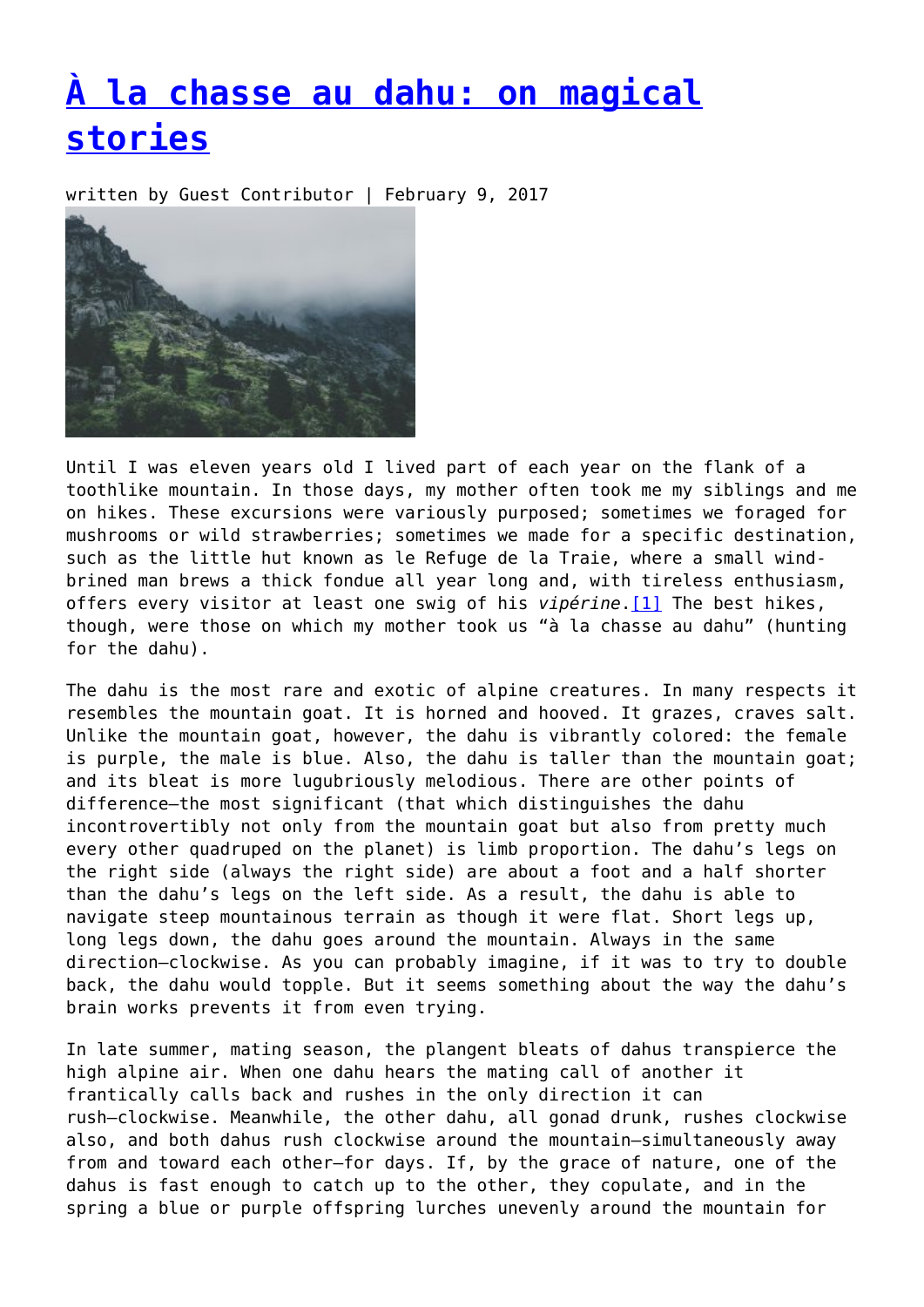the first time. It is too often the case, however, that the rutting dahus are evenly matched in pace, and that before they can meet one or the other dies of exhaustion.

I stopped believing in *Papa Noël* by the time I was six or seven years old, but I went on dahu hunts with my mother until I was ten. I didn't suddenly quit believing in the dahu. Instead, when I was eleven, I was removed from the dahu's natural habitat; the dahu hunts ended, and I slowly forgot about the creature. When, years later, I remembered the dahu, I had undergone the mind-altering process known as puberty. What had seemed real in the diaphanous haze of boyhood was revealed, in the greasy haze of new manhood, to be hoax. That felt strange.

What I was experiencing, I retrospectively understand, was nostalgia.

I've been rereading my version of the dahu myth and thinking that if I declaimed to some kid she'd probably stop listening a few sentences in. For fathomable reasons (white-page anxiety, an insidious desire to feel original, etc.) I have changed—added to, mostly—my mother's story. All my mother ever told me about the dahu was that it has uneven legs and goes around the mountain. Everything else—the dahu's color, its size, its habits, etc.—I imagined for myself while on our hunts.

If you are going to tell the dahu story to a kid, you ought to follow my mother's example, I think. First, to command the kid's attention and sense of adventure, say, "*allez, viens, on va à la chasse au dahu*" (come on, let's go hunting for the dahu). When the kid asks, "*mais, c'est quoi un dahu*?" (but, what is a dahu?) express disbelief that the kid does not know about the most famous animal on the mountain. After a while, when the kid has made it clear both that she isn't in the loop about the dahu and that she'll throw a big tantrum if you don't elaborate, reluctantly provide the minimum in details. Within minutes the kid should have her own vividly idiosyncratic dahus hobbling tragicomic loops in her head.

In *A Perfect Day for Bananafish*, J.D. Salinger writes a poignant fictionalization of this kind of storytelling. A little girl, Sybil, approaches a troubled young man, Seymour, as Seymour lies in the sand of a Californian beach. They converse for a few pages before Seymour suggests that they set out to catch a bananafish.

"A *what*?" Sybil asks.

Seymour first pretends to think that Sybil is pretending not to know what a bananafish is ("you must have seen quite a few bananafish in your day"); then he pretends to become convinced that she actually doesn't know ("you haven't? Where do you *live*, anyway?"). As they move into the ocean, Seymour gives Sybil a brief description of bananafish and their life cycles: "Well, they swim in a hole where there's lots of bananas. They're very ordinary looking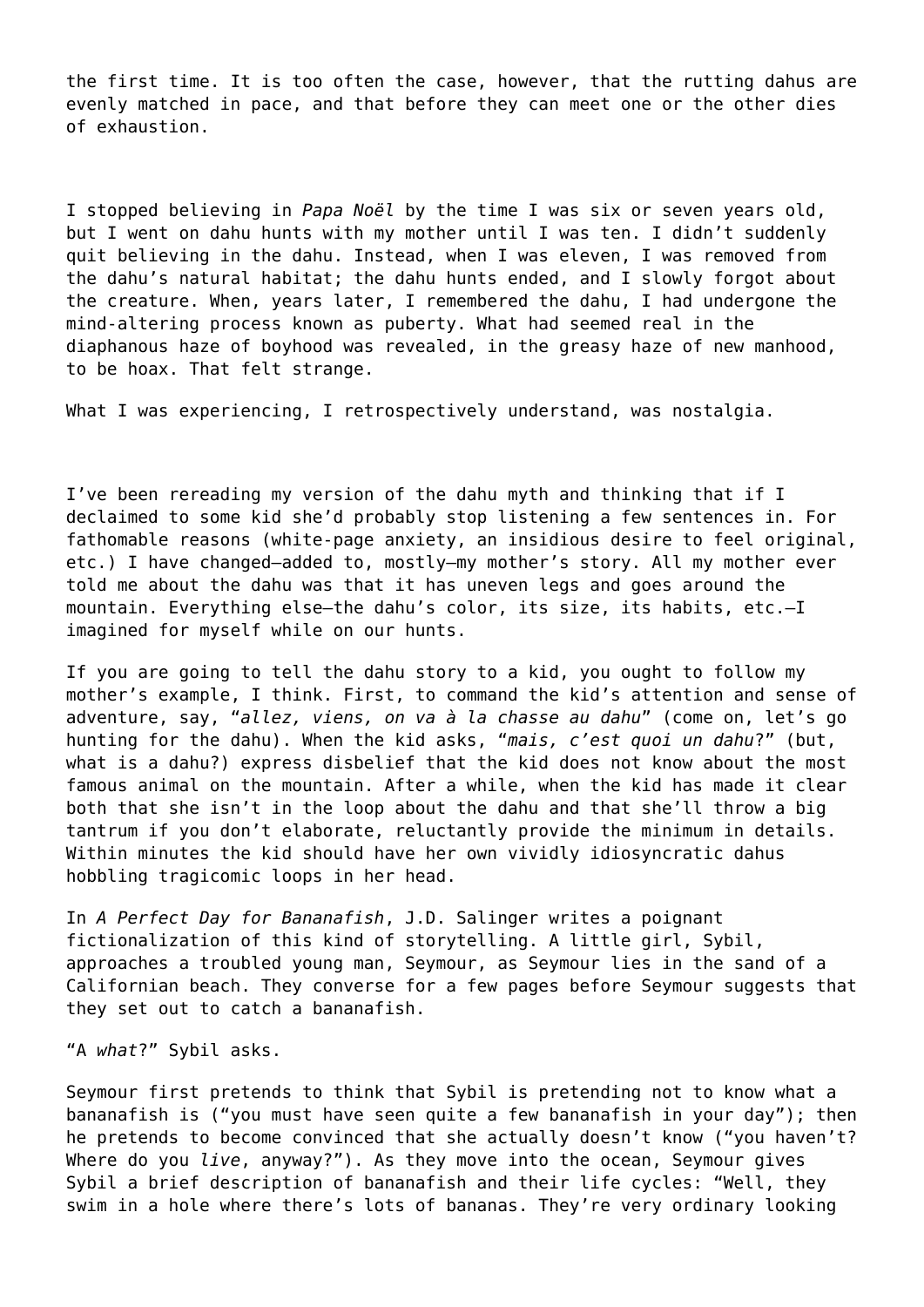fish when they swim *in*. But once they get in, they behave like pigs. Why, I've known some bananafish to swim into a banana hole and eat as many as seventy-eight bananas. Naturally, after that they're so fat they can't get out of the hole again. Can't fit through the door."

"What happens to them?"

"Well, I hate to tell you, Sybil. They die."

"Why?"

"Well, they get banana fever. It's a terrible disease."

A paragraph later, Sybil spots a bananafish with six bananas in its mouth.

There are, of course, no such things as bananafish in this world or that of Salinger's story, but that does not prevent Sybil from being so strongly convinced of their existence that she actually sees one. Sybil's capacity to believe things into reality is a hallmark of childhood. Because her brain is in constant development, eager to make sense of the world but not yet taught to distrust anything that smells of the supernatural, Sybil is the perfect audience for a magical tale. If the story is well told, she will inhabit its reality just as uncompromisingly as she inhabits this one.

<span id="page-2-0"></span>An adult can no longer translate herself so fully into a fictional world.<sup>[\[2\]](#page-5-1)</sup> But she can perform a shadow of the childhood trick of total believing: she can "suspend her disbelief." Whether or not an adult decides to suspend her disbelief depends on her mindset as well as the story she is interacting with.

<span id="page-2-1"></span>A certain kind of adult reader has firmly decided that he isn't the type of person who suspends his disbelief. If he perceive a story to be in any way 'unrealistic,' he won't engage with it. It's not improbable that this person doesn't like to interact with any story at all. He prefers "solid facts," like those of physics of history[.\[3\]](#page-5-2) If you're peddling a magical tale and you run into someone like that, you should expect for him not to get involved with you or your merchandise. If life is a desert and a good magical story is a bottle of mineral water, then this person prefers to lead a desiccated existence.

On the opposite end of the spectrum, a certain kind of reader, like me, is maybe so pathologically nostalgic for the childhood feeling of inhabiting magical contexts that he's *eager* to suspend his disbelief, loves to hurl himself a totally as possible into the universe of Paul Atreides or of Frodo Baggins or of some badly written Star Wars fan fiction protagonist. Regardless of the quality of the material, this reader will willingly work to mentally animate and inhabit it. He will do this not in spite of a story's supernatural elements but *because* of them. He's just a sucker for anything that approximates the feeling he had when he thought he was on the tail of a dahu, or when he first read *The Chronicles of Narnia* and then believed for more than a year that there was trapdoor to a more magical universe under a man-sized bronze amphora in the living room.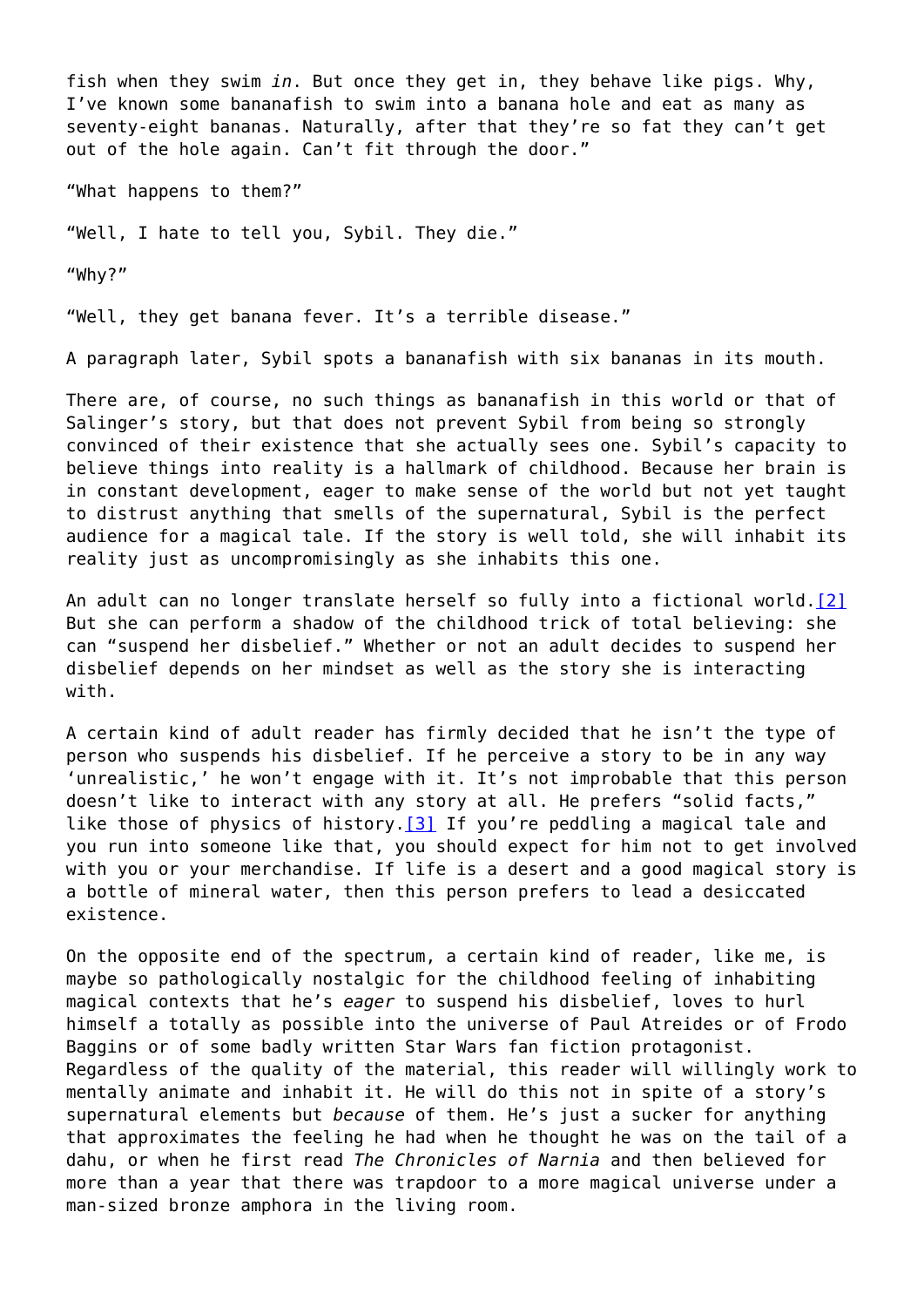In the case of every reader of magical stories who falls between these extremes—who's neither a complete skeptic nor shamelessly lusting to get right up in any and all enchanted realms—whether or not she suspends her disbelief will depend on how successfully a story is told, especially with respect to how magical elements are conveyed and treated.

In her essay "Fairy Tale Is Form, Form Is Fairy Tale," Kate Bernheimer, identifies four fundamental techniques of traditional fairy tale. These are "flatness, abstraction, intuitive logic, and normalized magic."

- **Flat** characters lack complex emotions or internal conflict.
- **Abstractions** tell rather than show (e.g. "a *poor* woman"; "a *beautiful* child").
- <span id="page-3-0"></span>**Intuitive logic** is associative (or proximal) rather than causal[.\[4\]](#page-5-3)
- **Normalized magic** is magic that characters unquestioningly accept as a norm of the world of the story.<sup>[\[5\]](#page-5-4)</sup> [\[6\]](#page-5-5)

<span id="page-3-1"></span>Flatness and abstraction more specific to fairy tale than intuitive logic and normalized magic, which (the latter two) are used in genres ranging from magical realism to fantasy. While making all your characters flat and all your descriptions abstract isn't usually the recommended way to go about writing a chunky novel, if you don't mind your novel being labeled anything but 'staunchly realistic,' then by all means, rock out with your intuitive logic and normalized magic out.

I don't want to dismiss the power and usefulness of the techniques of flatness and abstraction in certain contexts. The combined use of flatness and abstraction allows stories to unfold with breathtaking concision, giving the audience little chance to lose track of the narrative or to become disinterested. Moreover, rather than ask the imagination to work in a very particular way to produce a very particular picture, the tale told using flatness and abstraction provides the imagination with just enough detail to let it freely construct its own picture. If you're hoping that the kid to whom you're telling your story to might mistake a rock or a mountain goat for a dahu, or a piece of seaweed or an ordinary fish for a bananafish, you might not want to tell her too much about what a dahu or bananafish looks like. The brain knows best how to fool itself.

One function flatness and concision can perform in magical tales is that of easing the normalization of magic. The fewer specific details one provides, the fewer specific pieces of evidence a realist-minded critic might have to object to. If I tell you that dahus are either purple or blue you might stop me to say, 'hold up, that's just ridiculous: I'm pretty sure no alpine creatures exhibit those colors.' Assuming I want you to stick with me through the story, it might be better for me not to say anything, to let your brain choose if and how to color the dahu. Likewise, if I just tell you that because a dahu has legs shorter on one side it can only go clockwise around the mountain I'm probably going to be better off than if I attempt to explain everything the dahu's asymmetrical physiology means about its life cycle. If we linger to examine the uneven-legs premise (i.e. if I try to explain it) we'll realize just how blatantly implausible it is about as soon as we realize that mountains are neither evenly steep nor round. One way to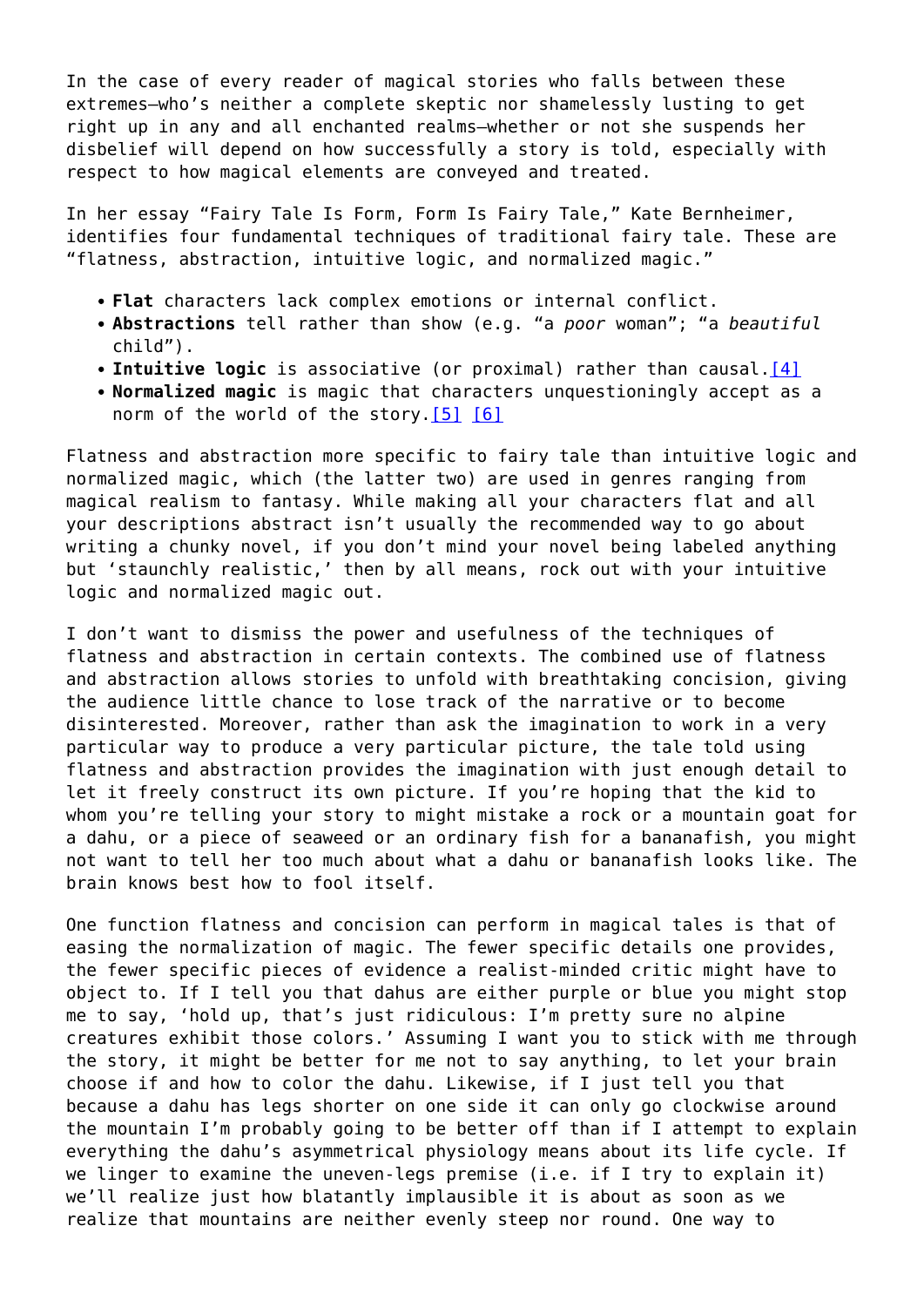normalize magic, then, is to treat it like any other normal thing—briefly state it, then move on.

<span id="page-4-0"></span>But flat and abstract environments aren't the only ones in which magic can become normalized. In Frank Herbert's *Dune*, for instance, the entire ultradetailed fictional universe seems designed to normalize the messianic prescience of the protagonist. There are a confluence of reasons Paul Atreides can see the future: he has been trained since childhood to perform as a human computer;  $[7]$  he is the culmination of a multimillenial eugenics program intended to produce, well, him; he ingests the most potent drug in all of space, a drug no male human before him has survived, handles it like the championest of frat boys, and the drug awakens dormant abilities … Each of these reasons comes with a supporting network of narrative, and these networks extend and interweave complexly. In *Dune*, it is precisely the wealth and depth of detail, pseudoscientific and otherwise, that normalizes magical elements such as Paul's prescience, faster than light travel, sword and energy shield–only warfare, and so on.

In fairy tales and in novels such as Dune, Tolkien's *The Lord of the Rings* novels, Ursula Le Guin's Hainish cycle novels, etc., entire fictional universes function according to laws different from those that rule our own, so that a reader decides whether or not to suspend disbelief about a whole universe rather than about elements of it. Some stories, however, introduce supernatural elements to an otherwise 'realistic' fictional universe[.\[8\]](#page-6-0)

<span id="page-4-1"></span>Different writers employ different methods to normalize magic within a 'realistic context. In *The Great Night*, Chris Adrian takes care, at first, to demark a magical fairy world from a normal (if characteristically vibrant) San Francisco, which allows the reader to become accustomed to both realities and to their parallel existences, before, inevitably, the border between the magical and the real osmoses and collapses.

In Martha Baillie's *The Search for Heinrich Schlögel*, Heinrich Schlögel falls into some kind of time warp while hiking alone in the north of Canada. When he emerges from the wilderness, thirty years have passed for the world outside of him, but he remains twenty years old. *Seems impossible,* everybody agrees, including Heinrich. That's a pretty good way to go about keeping disbelief in suspension: acknowledge it; say 'this is too paranormal to be true, and yet …"

In "The Immortal," Jorge Luis Borges frames an incredible diary-style account of a life several thousand years long with the preamble and closing argument of the scholar whose hands the manuscript have fallen into. The academic voice leads the reader in, implying by its tone, 'believe me, I'm qualified.' That same voice, upon the reader's reemergence from the framed narrative, silences any potential protests. "[Even I] detect a certain falseness," it says, but "I can attest that [these pages] do not stray beyond the bounds of truth …"

<span id="page-4-2"></span>In "The Balloon," Donald Barthelme's narrator points to an immense balloon floating over and interacting with New York and her citizens. If the reader is tempted to ask why, the story laughs at her,  $[9]$  and it the eeriness and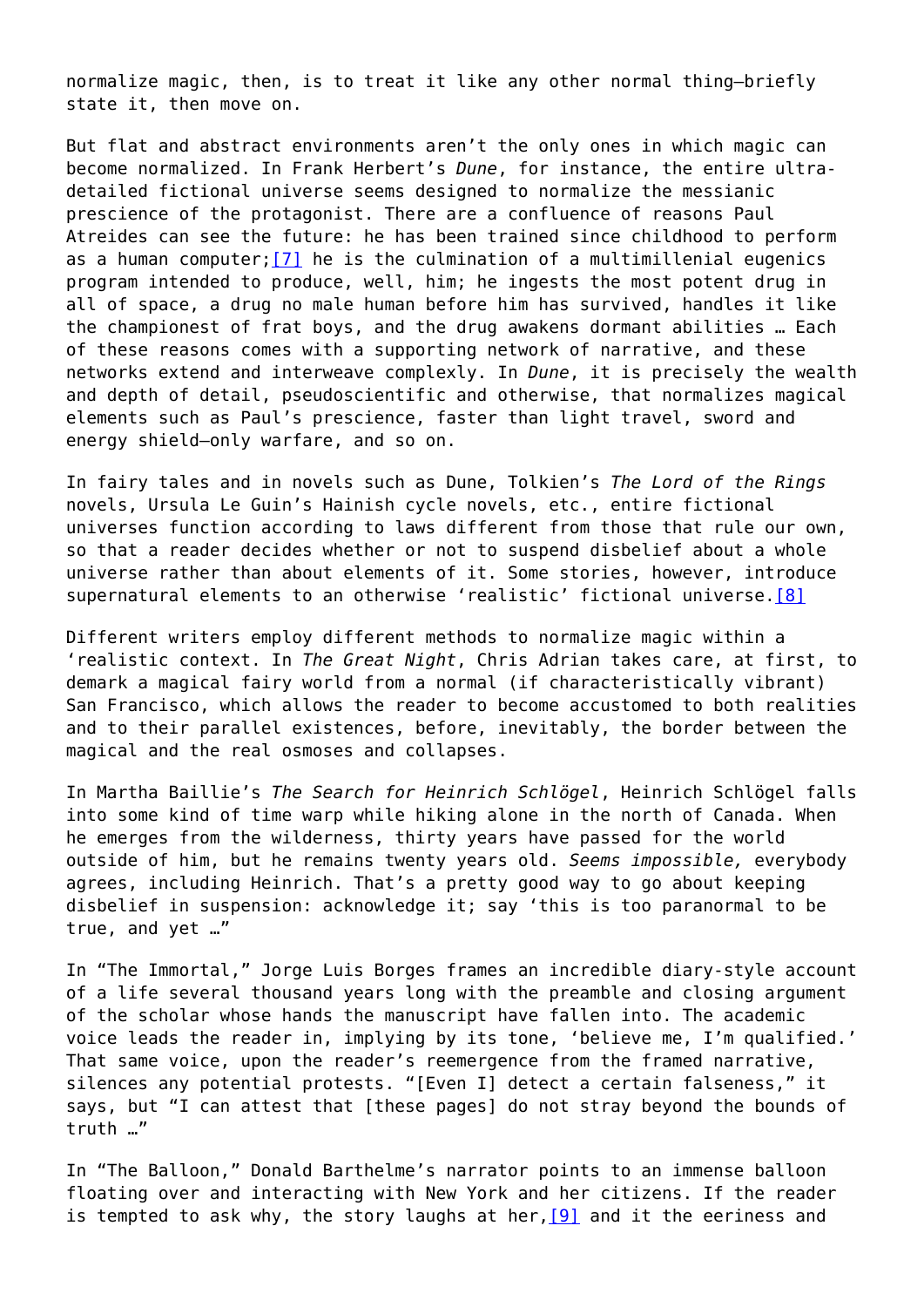hostility of the narrative voice, keeps (presumably) her disbelief suspended until the end, when the narrator vaguely but hilariously lets the reader know that the balloon "is a spontaneous autobiographical disclosure, having to do with the unease I felt at your absence, and with sexual deprivation."

In Italo Calvino's *Invisible Cities*, the reader is aware, like the Khan to whom each tiny story is addressed, that the stories are not real. The first words of the novel are "Kublai Khan does not necessarily believe the stories …" But as much as he conveys Kublai's understanding that Marco is not telling him factual truth, Calvino also conveys Kublai's profound appreciation of Marco's stories, as well as a sense that even if they aren't factually true, they aren't necessarily empty of truth or without value.

This can be said, I think, of magical stories in general. Even if they aren't factually true, they aren't necessarily empty or truth of without value. And you'll never know what's in the pantsuit unless you suspend your disbelief at least a little bit. So don't be a prude about it.

<span id="page-5-0"></span>[\[1\]](#page-0-0) A glass bottle in which a viper hangs suspended in very strong eau de vie.

<span id="page-5-1"></span>[\[2\] U](#page-2-0)nless she reaches the kind of golden age in which one regresses into childlike consciousness.

<span id="page-5-2"></span>[\[3\] T](#page-2-1)he obvious irony is that very few of the ideas commonly accepted as facts will remain so. Most facts are like shark teeth or apples. They keep falling and being replaced. Stories aren't perishable in that way.

<span id="page-5-3"></span>[\[4\] I](#page-3-0)n the example Bernheimer focuses on, "The Rosebud," a little girl goes into the woods, meets a child who gives her a rosebud and says he'll be back when it opens. The girl brings the bud back to her mother. The bud opens. The little girl dies. As the reader, I had no trouble making a logical connection between the bud opening and the child's death, but in fact there is no way to explain that link short of invoking magic, (which, of course, fairy tales do, but sometimes, as in "The Rosebud," only implicitly—the magic is, as Bernheimer's next point expounds on, "normalized"). (Whereas if, for instance, the rosebud had been the organic timer of a bomb implanted in the spine of the little girl, then the link between it opening and her dying would be easily explainable, and the story might be labeled science fiction instead of fairy tale.)

<span id="page-5-4"></span>[\[5\] B](#page-3-1)ernheimer exemplifies the concept by pointing to a passage in Lewis Carroll's *Alice's Adventure in Wonderland* in which "Alice is not worried that a baby she is carrying transforms into a pig: in fact, she simply sets 'the little creature down, and felt quite relieved to see it trot away quietly into the wood."

<span id="page-5-5"></span>[\[6\]](#page-3-1) Bernheimer equates, for a confusing moment, "normalized magic" to "suspension of disbelief" ("You can call [normalized magic] 'suspension of disbelief'" she writes), but I think she's mistaken in doing so. The concepts seem to me to be quite distinct. Whereas suspension of disbelief is *something the reader does* every time she engages with a story,\* normalized magic is *something the author writes into the story*, which the reader may or may not decide to suspend disbelief about.

\* on a more existential note, I think societally functional humans are constantly suspending disbelief, that suspending disbelief is a prerequisite to having both beliefs and linear consciousness.

<span id="page-5-6"></span>[\[7\]](#page-4-0) Given enough data (i.e. *all* the data) and processing power, a computer should, assuming